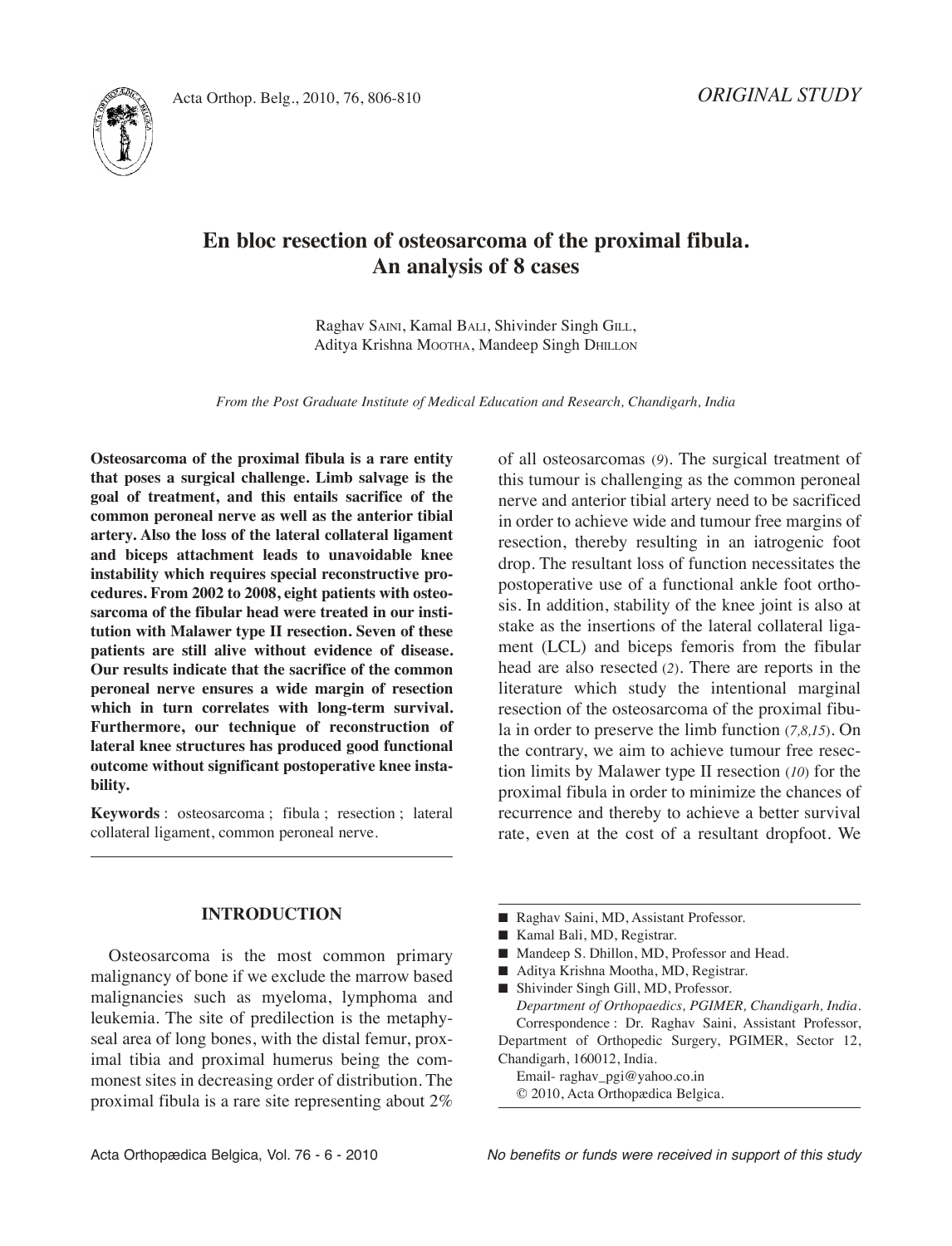report our experience with Malawer type II resection in the 8 patients with proximal fibular osteosarcoma, with special attention to reconstruction of the LCL attachment and postoperative knee stability.

# **PATIENTS AND METHODS**

Between 2002 and 2008, 8 patients presented to our institution with a diagnosis of non metastatic osteosarcoma of the proximal fibula. Five of them were between 15 and 25 years of age while three were above 55 years. they all presented within 2 to 3 months of onset of symptoms. Pain was the initial symptom in all the patients ; it was later on accompanied by swelling over the posterolateral aspect of the proximal tibia. Only one patient had symptoms pertaining to common peroneal nerve involvement. Initial work up included conventional radiographs. Radiographic findings varied from an eccentric osteolytic lesion with irregular margins with moth eaten appearance (fig 1) to osteolytic expansion of the proximal fibula with irregular margins and to osteosclerotic expansion of the proximal fibula. The radiological findings were further substantiated with the help of MRI by assessing the local extent of the tumour, soft tissue involvement, skip lesions and adjacent neurovascular status. Open biopsy was used for histological diagnosis. All patients received neoadjuvant combination chemotherapy involving standard doses of methotrexate, adriamycin and cisplatin. The effect of preoperative chemotherapy was evaluated by the percentage of tumour necrosis in the surgical specimens, as good ( $> 95\%$ ), moderate (90-95%) and poor ( $< 90\%$ ). CECT chest, abdomen and bone scan were used to rule out distant metastasis. CT Angiography defined the relationship of the popliteal trifurcation with the adjacent tumour (fig 2).

A Malawer type II resection (*10*) was done in all the cases, which included an extraarticular resection of the proximal fibula with approximately 5 cm of normal diaphysis (as assessed on the MRI), the anterior and lateral muscle compartments, the anterior tibial artery and the common peroneal nerve. The LCL and the lateral head of biceps femoris were reattached to the lateral wall of the tibia and surrounding knee capsule with the knee in 20° of flexion. Non absorbable sutures (ETHIBOND No.5) were used to reattach the stumps of LCL and biceps femoris through drill holes made in the lateral wall of the proximal tibia. The LCL and biceps were further reinforced by suturing them to the overlying iliotibial band. In order to diminish the severity of the iatrogenic foot



*Fig. 1.* — Pre-operative AP and lateral radiographs of the knee joint demonstrating the osteolytic lesion of the anterior aspect of the proximal fibula with irregular margins and moth eaten appearance of the rest of the head of the fibula, signifying the malignant nature of the pathology.



 $Fig. 2. - CT$  Angiography of the leg demonstrating the close proximity of the anterior tibial artery with the tumour of the proximal fibula.

drop, the peronei and the extensor tendons were pulled proximally, advancing the foot to a neutral position and tenodesed to the tibial shaft. Postoperatively the limb was immobilized in a cast for 3 weeks in 20° of flexion. After cast removal, all the patients underwent a physiotherapy regimen of active ROM exercises in a hinged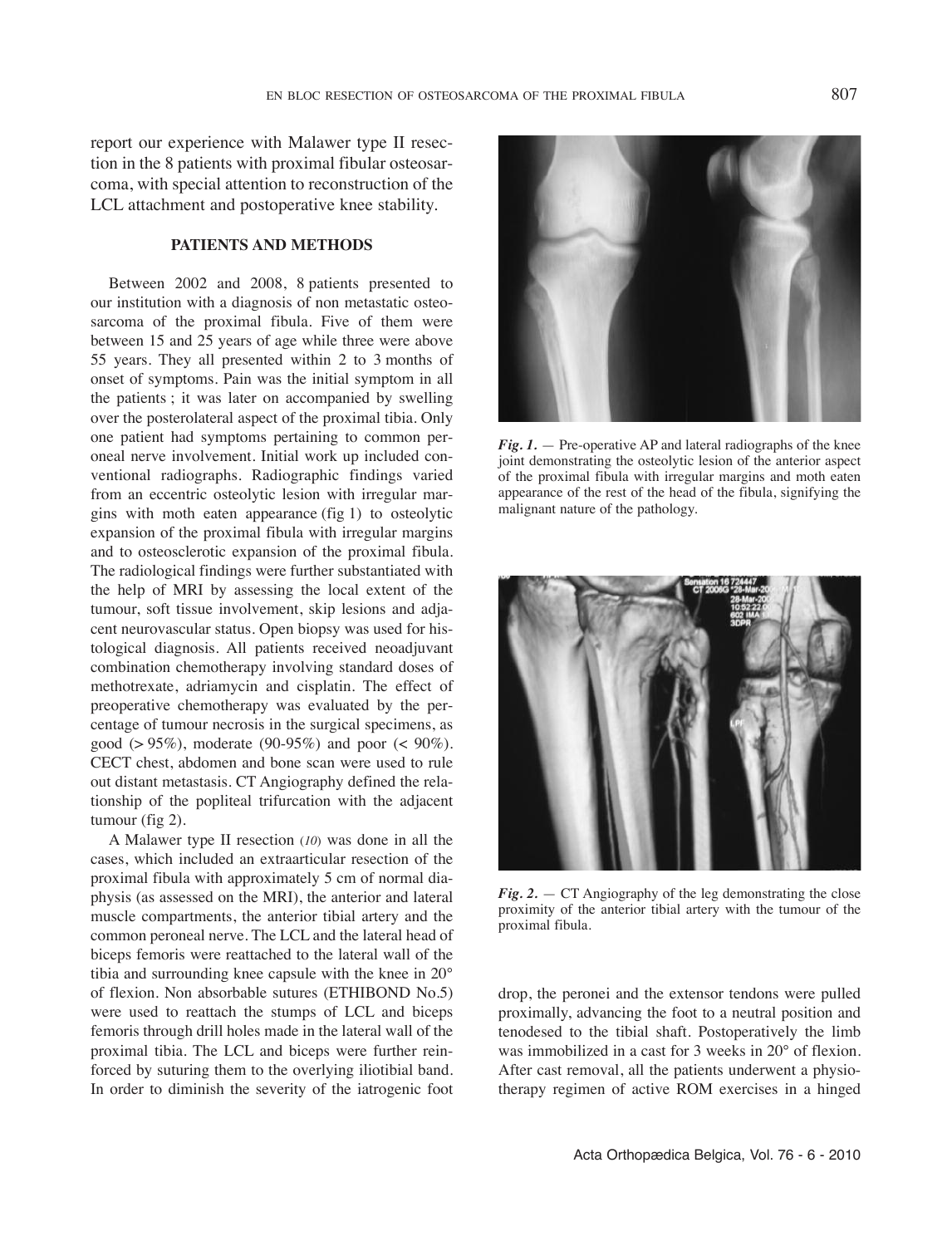knee brace. Patients were allowed full weight bearing in a knee brace 6 weeks after the surgery and the brace was discarded 12 weeks post operatively. An ankle foot orthosis was needed in 6 of the patients. All the patients received a standard course of post operative chemotherapy.

The patients were assessed for any clinico-radiological evidence of recurrence or metastasis, and for knee instability at follow-up visits. lateral knee laxity was assessed by measuring the degree of lateral joint space opening using a varus stress with the knee in 30° flexion and in neutral tibial rotation. laxity was scored as Grade 1 to 3 ; Grade 1 was defined as a lateral joint space opening of 1 to 5 mm, Grade 2 as an opening of 6 to 10 mm, and Grade 3 as an opening of more than 10 mm (i.e. complete lCl dysfunction), and it was determined by comparing the result with the normal contralateral knee on the stress x-ray views (*13*). Subjective evaluation of knee function was based on a history of instability and ability to reach a satisfactory activity level.

# **RESULTS**

Negative margins were achieved in all the 8 patients and consequently none required secondary resection or amputation. The maximum dimension of the tumours on the imaging studies ranged between 55 and 95 mm with a mean of 68 mm. There was no evidence of distant metastasis on CECT chest, abdomen and bone scan. On microscopy, specimens showed conventional high-grade osteosarcoma in all the patients. No unusual histological features were noted. There was a high incidence of direct muscle infiltration. None of the specimens showed evidence of tumour penetration into the fibular articular cartilage. Tumour response to preoperative chemotherapy was good in one, moderate in five and poor in two patients. All patients completed a full course of post operative chemotherapy.

The mean follow-up of these patients was 48 months, with a range from 13 to 82 months. One of our patients died from pulmonary metastasis 13 months after the surgery. Overall, the oncological outcome has been encouraging, as the other seven patients are disease free without any evidence of local recurrence or metastasis. Complications related to the surgical procedure included iatrogenic common peroneal nerve palsy in all the patients, synovial fistula in one patient, marginal suture site skin necrosis in one patient and superficial infection in one patient. There were no instances of deep infection, flap necrosis, arterial insufficiency or thromboembolic complications. An ankle foot orthosis was needed in 6 of our patients despite intraoperative tenodesis of dorsiflexors with the foot in neutral position. The synovial fistula seen in one patient required alternate day dressings and took about 3 weeks to completely heal. The skin necrosis seen in one patient was marginal and healed secondarily. Superficial infection that developed in another patient settled with a course of 3 weeks of antibiotics without the need for a formal debridement.

According to follow-up varus stress radiographs, two patients had stable knees, five had grade 1 laxity (fig 3) and one had grade  $2$  laxity. The one patient with grade 2 laxity had complaints of occasional pain and he was advised to wear a knee brace for walking. All these patients had full ROM of the knee and had no problems in carrying out their activities of daily living. None of the surviving patients had any evidence of local recurrence at the last follow-up visit.



*Fig. 3.* — Follow-up varus stress radiographs of the knee joint demonstrating Grade 1 instability.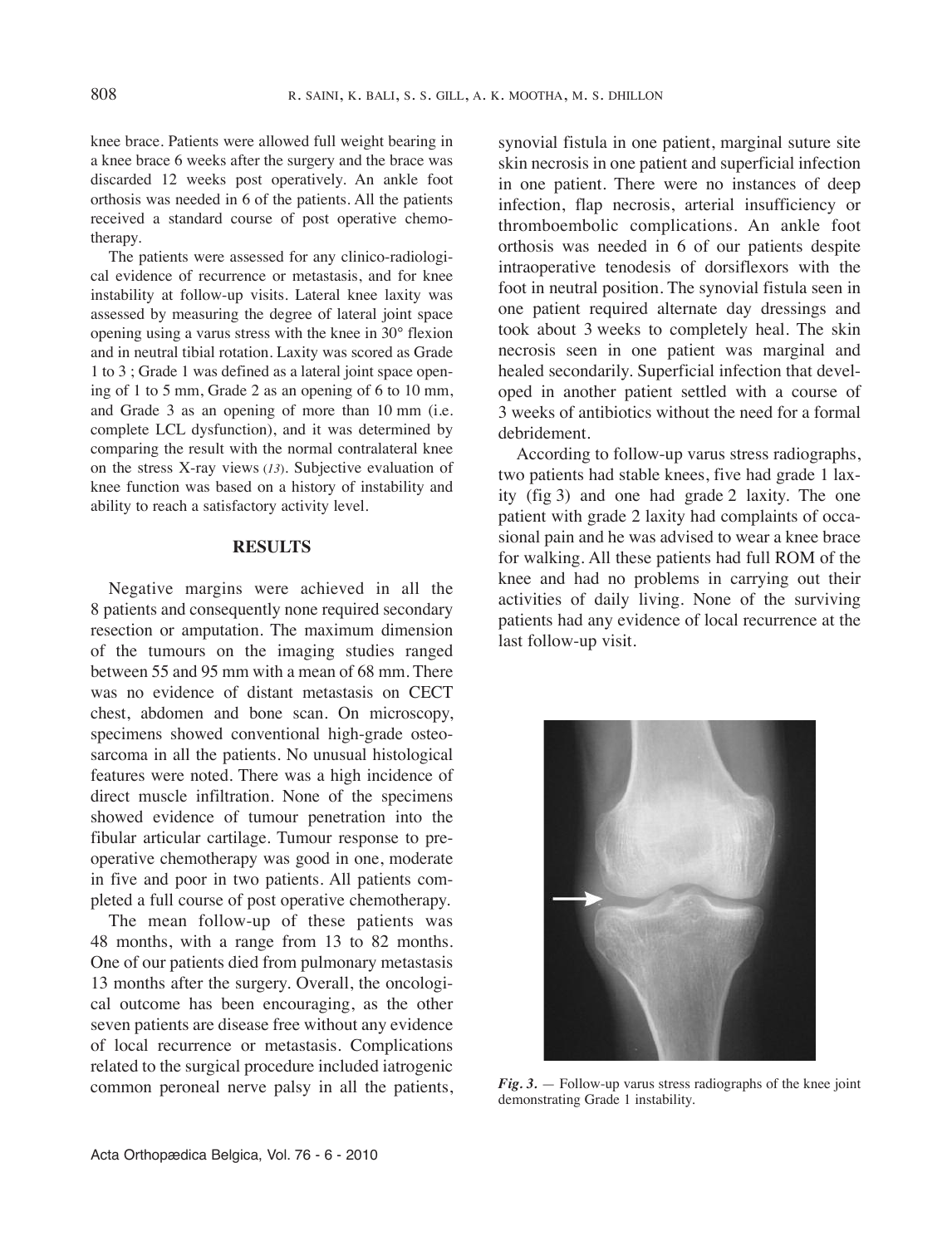# **DISCUSSION**

The results of Malawer type II resection were encouraging in the patients with non metastatic osteosarcoma of the proximal fibula. A few authors have reported good results by preserving the common peroneal through intentional marginal excision of these tumours (*7,8,15*). However in line with the literature (*5,9,11,12,14*), we also believe that an attempt to preserve the common peroneal nerve may result in inadequate surgical margins, thereby increasing the chances for local recurrence. This may necessitate an above-knee amputation in a patient who could have been managed by limb salvage if the peroneal nerve had been sacrificed in the primary surgery. Moreover, it does affect the overall survival rate of the patients. In conclusion, foot drop is a lesser price to pay in comparison to endangering the survival of the patient owing to recurrence of the tumour. Furthermore, the functional outcome in our patients was acceptable despite common peroneal nerve sacrifice, and it can further be improved by subsequent tendon transfers, if needed.

The surgical biopsy should be carefully planned according to tumour biopsy principles. We always approach the proximal fibula through the lateral compartment. En bloc resection is planned only after careful assessment of biopsy findings and after a formal course of neoadjuvant chemotherapy.

On the other hand, we believe that an above knee amputation is preferable to limb salvage when confronted with the following situations : gross invasion of the tibia, extensive multicompartment involvement especially of the posterior deep compartment, multicompartment contamination from a previous biopsy or attempted resection, anomalous vascular patterns, especially absent posterior tibial artery, and intraarticular extension of the tumour. The tibialis anterior artery is ligated routinely to secure a safe margin ; this poses no problems to lower limb viability as long as the posterior tibial artery is preserved. The peroneal artery may also be sacrificed, if needed to achieve adequate surgical margins. A preoperative angiogram is a must to rule out possible anatomic variations – the posterior tibial artery is absent in 5% of normal extremities (*10*) – and tumour spread in and around the posterior tibial artery in large-size tumours. En bloc resection cannot be performed in the presence of significant obstruction of the posterior tibial artery. In such cases a bypass procedure or an amputation should be considered.

The LCL is the main resistor to varus loading in a partially flexed knee (*6*). the biceps femoris imparts a posteriorly directed force to the proximal tibia and the iliotibial band giving anterior stability, reducing the strain on the anterior cruciate ligament  $(3)$ . The iliotibial band helps to control both the anterior and mediolateral motions of the knee (*1*)*.* En bloc resection of the proximal fibula detaches the attachments of these structures, contributing to lateral instability of the knee joint (2). These lateral supporting structures thus need to be meticulously repaired to prevent post operative knee instability. Our method of reattaching the lCl and biceps to the lateral aspect of the proximal tibia has shown good results, although it delays the rehabilitation program due to post operative above-knee cast immobilisation. Although some authors have reported good function after resection without ligament reconstruction (*4*), we prefer reattaching the LCL because our technique is simple, associated with minimal morbidity and good functional outcome.

Synovial fistula was the most important complication in our study, which was observed in the second patient we treated. It required alternate day dressings and took 3 weeks to completely heal. It was understood that inappropriate closure of the postero-lateral capsule of the knee joint was instrumental in the development of this synovial fistula. In all the subsequent patients, it was made sure to meticulously close the postero-lateral capsule of the knee joint and none of the patients developed the same complication.

We accept that both neoadjuvant and postoperative chemotherapy play an important role in the management of osteosarcoma. Our results with Malawer type II resection with combination chemotherapy have been very encouraging, suggesting that proximal fibula osteosarcoma carries a good prognosis if sound oncological margins are achieved during the initial surgery. Thus, we strongly recommend that proximal fibula osteosarcoma